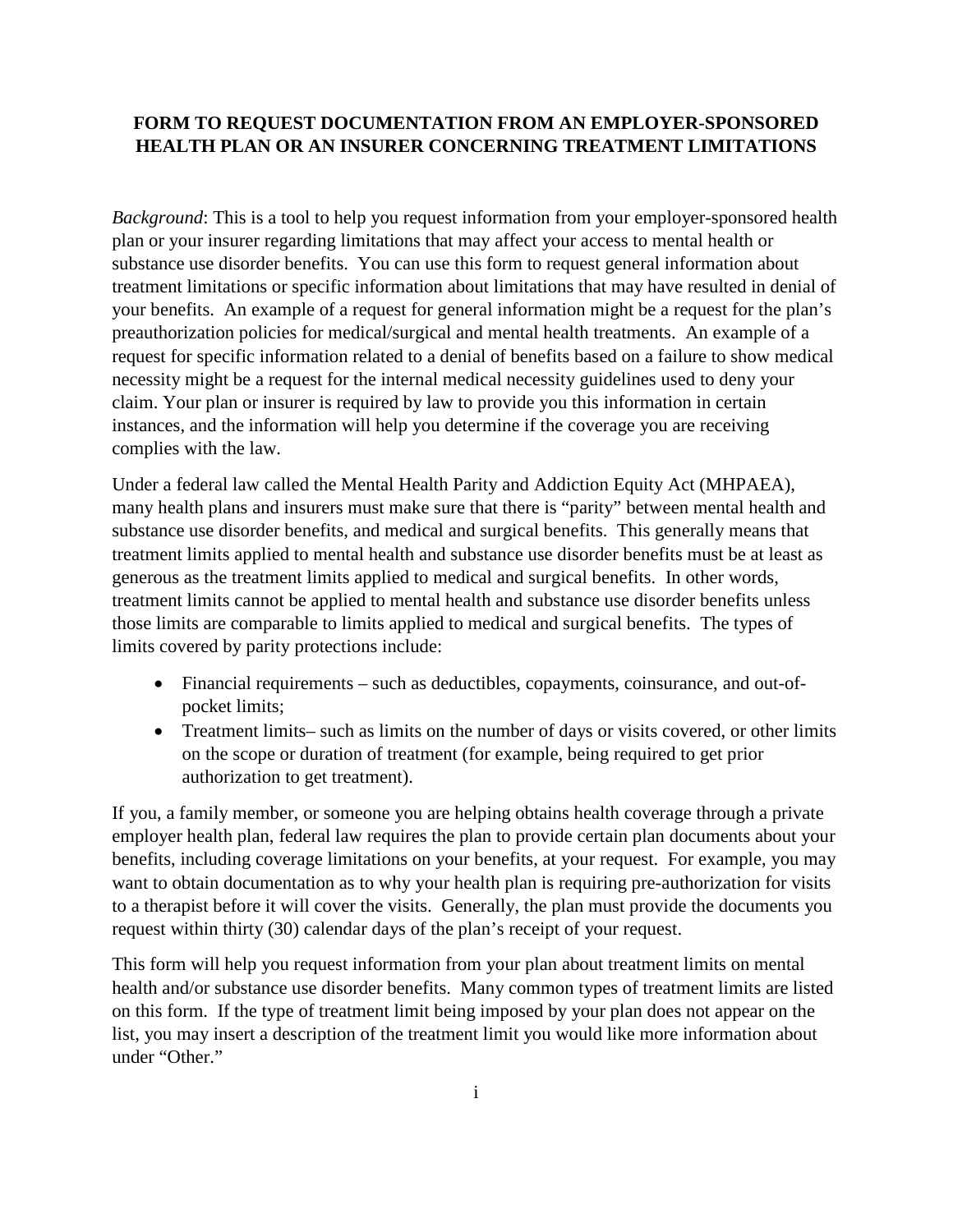*Instructions*: Complete the attached form to request general information from your plan or insurer about coverage limitations or specific information about why your mental health or substance use disorder benefits were denied. This information can help you appeal a claim denial but you must initiate the plan's general review and appeals process if you want to appeal with your plan or insurer the claim denial. You do not have to use this form to request information from your plan. Consult your summary plan description (SPD) or certificate of coverage to see how to request information from the plan.

If you are helping someone with obtaining information about his/her health coverage, you are often required to submit an authorization along with this form signed by the person you are helping if you have not submitted one beforehand.

If you have any questions about this form and you are enrolled in a private employer health plan, you may visit the Employee Benefits Security Administration's (EBSA's) website at [www.dol.gov/ebsa](http://www.dol.gov/ebsa) for answers to common questions about your private employer health plan. You may also contact EBSA electronically at [www.askebsa.dol.gov](http://www.askebsa.dol.gov/) or call toll free 1-866-444- 3272.

You can also use this form if you are enrolled in coverage that is not through a private employer health plan, for example if you have individual health coverage or coverage sponsored by a public sector employer, like a city or state government. You may contact the Centers for Medicare & Medicaid Services (CMS) at [phig@cms.hhs.gov](mailto:phig@cms.hhs.gov) or 1-877-267-2323 ext. 6-1565 for questions about your individual health coverage or public sector health plan.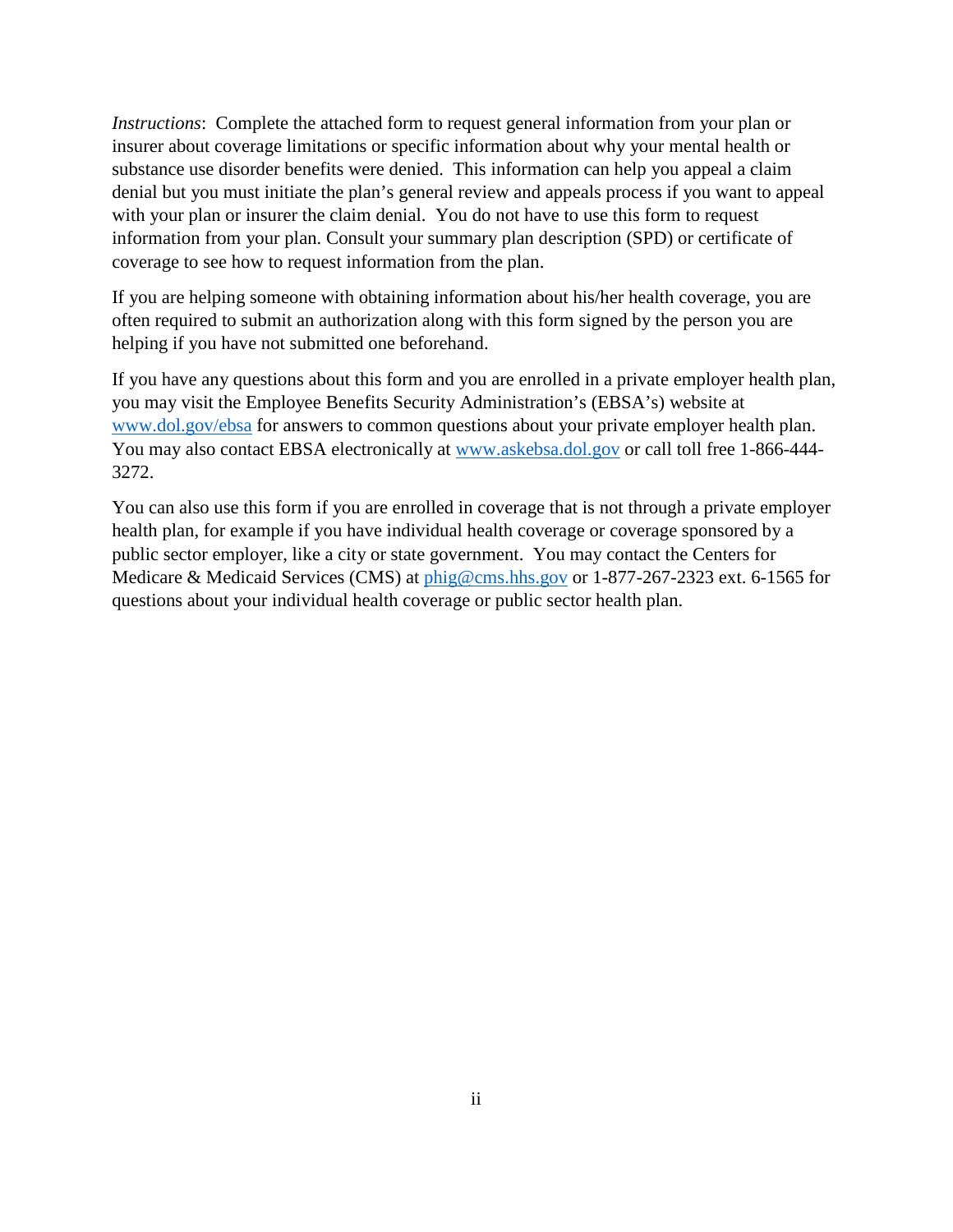Date:

# **Mental Health and Substance Use Disorder Parity Disclosure Request**

To: \_\_\_\_\_\_\_\_\_\_\_\_\_\_\_\_\_\_\_\_\_\_\_\_\_\_\_\_\_\_ [*Insert name of the health plan or issuer]*

## *(If you are a provider or another representative who is authorized to request information for the individual enrolled in the plan, complete this section.)*

I am an authorized representative requesting information for the following individual enrolled in the plan:

Attached to this request is an authorization signed by the enrollee.

\_\_\_\_\_\_\_\_\_\_\_\_\_\_\_\_\_\_\_\_\_\_\_\_\_\_\_\_.

## *(Check the box to indicate whether your request is for general information or specific information related to your claim or denial for benefits.)*

#### **General Information Request**

- $\Box$  I am requesting information concerning the plan's treatment limitations related to coverage for:
	- $\Box$  Mental health and substance use disorder benefits, generally.
	- $\Box$  The following specific treatment for my condition or disorder:

## **Claim/Denial Information Request**

 I was notified on \_\_\_\_\_\_\_\_\_\_[*Insert date of* denial] that a claim for coverage of treatment for\_\_\_\_\_\_\_\_\_\_\_\_\_\_\_\_\_ [*Insert mental health condition or substance use disorder*] was, or may be, denied or restricted for the following reason(s) shown immediately below:

## *(Based on your understanding of the denial of, limitation on, or reduction in coverage, check all that apply)*

- o I was advised that the treatment was not medically necessary.
- o I was advised that the treatment was experimental or investigational;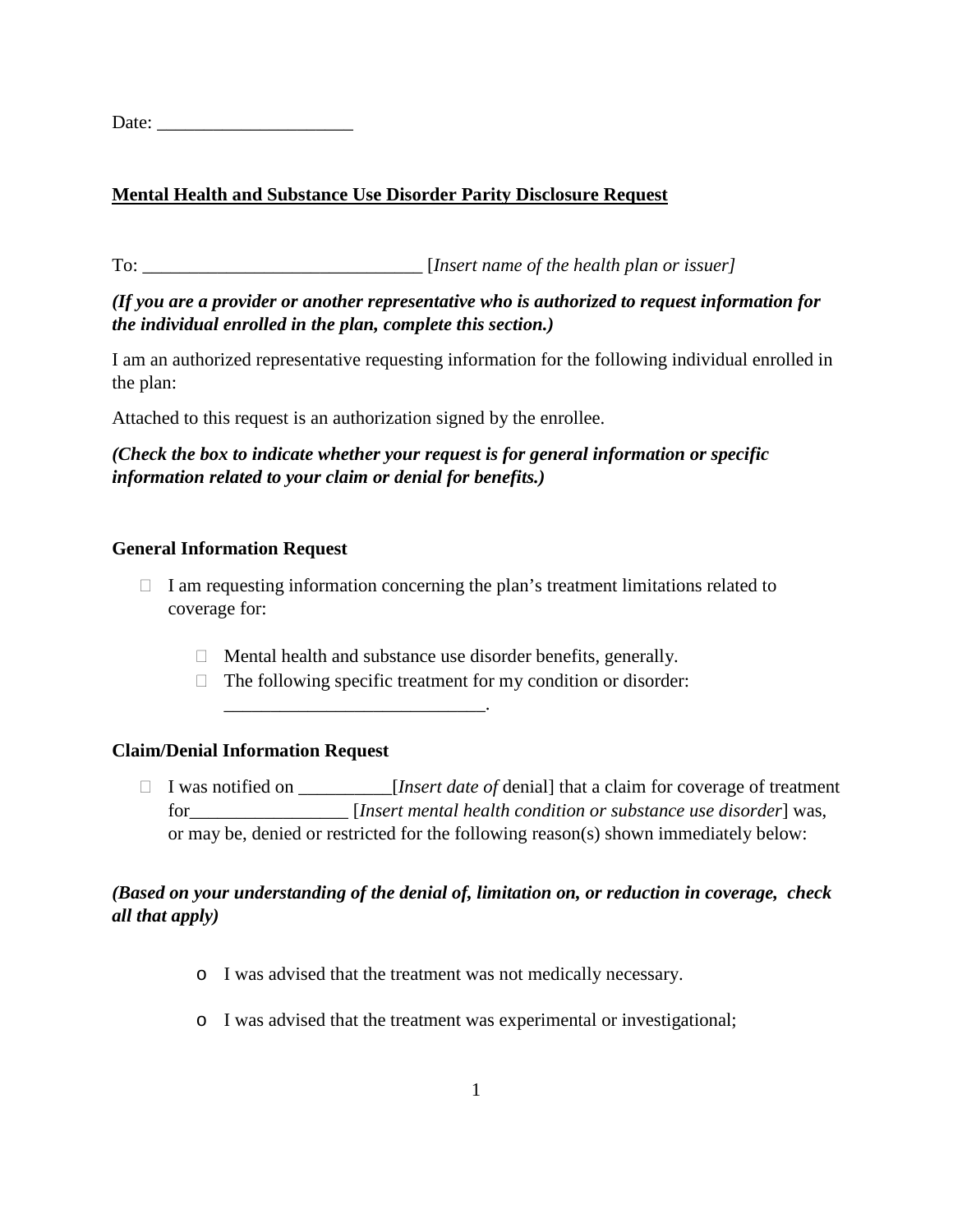- o The plan requires authorization before it will cover the treatment;
- o The plan requires ongoing authorizations before it will cover my continued treatment.
- o The plan is requiring me to try a different treatment before authorizing the treatment that my doctor recommends.
- o The plan will not authorize any more treatments based on the fact that I failed to complete a prior course of treatment.
- o The plan's prescription drug formulary design will not cover the medication my doctor is prescribing.
- o My plan covers my mental health or substance use disorder treatment, but does not have any reasonably accessible in-network providers for that treatment.
- o I am not sure how my plan calculates payment for out-of-network services, such as its methods for determining usual, customary and reasonable charges, complies with parity protections.

\_\_\_\_\_\_\_\_\_\_\_\_\_\_\_\_\_\_\_\_\_\_\_\_\_\_\_\_\_\_\_\_\_\_\_\_\_\_\_\_\_\_\_\_\_\_\_\_\_\_\_\_\_\_\_\_\_\_\_\_\_\_\_\_\_\_ \_\_\_\_\_\_\_\_\_\_\_\_\_\_\_\_\_\_\_\_\_\_\_\_\_\_\_\_\_\_\_\_\_\_\_\_\_\_\_\_\_\_\_\_\_\_\_\_\_\_\_\_\_\_\_\_\_\_\_\_\_\_\_\_\_\_ \_\_\_\_\_\_\_\_\_\_\_\_\_\_\_\_\_\_\_\_\_\_\_\_\_\_\_\_\_\_\_\_\_\_\_\_\_\_\_\_\_\_\_\_\_\_\_\_\_\_\_\_\_\_\_\_\_\_\_\_\_\_\_\_\_\_

o Other: *(Specify basis for denial of, limitation on, or reduction in coverage)*:

Because my health coverage is subject to the parity protections, treatment limits cannot be applied to mental health and substance use disorder benefits unless those limits are comparable to limits applied to medical and surgical benefits. Therefore, for the limitations or terms of the benefit plan specified above, **within thirty (30) calendar days of the date appearing on this request**, I request that the plan:

1. Provide the specific plan language regarding the limitation and identify all of the medical/surgical and mental health and substance use disorder benefits to which it applies in the relevant benefit classification;

2. Identify the factors used in the development of the limitation (examples of factors include, but are not limited to, excessive utilization, recent medical cost escalation, high variability in cost for each episode of care, and safety and effectiveness of treatment);

3. Identify the evidentiary standards used to evaluate the factors. Examples include, but are not limited to, the following: